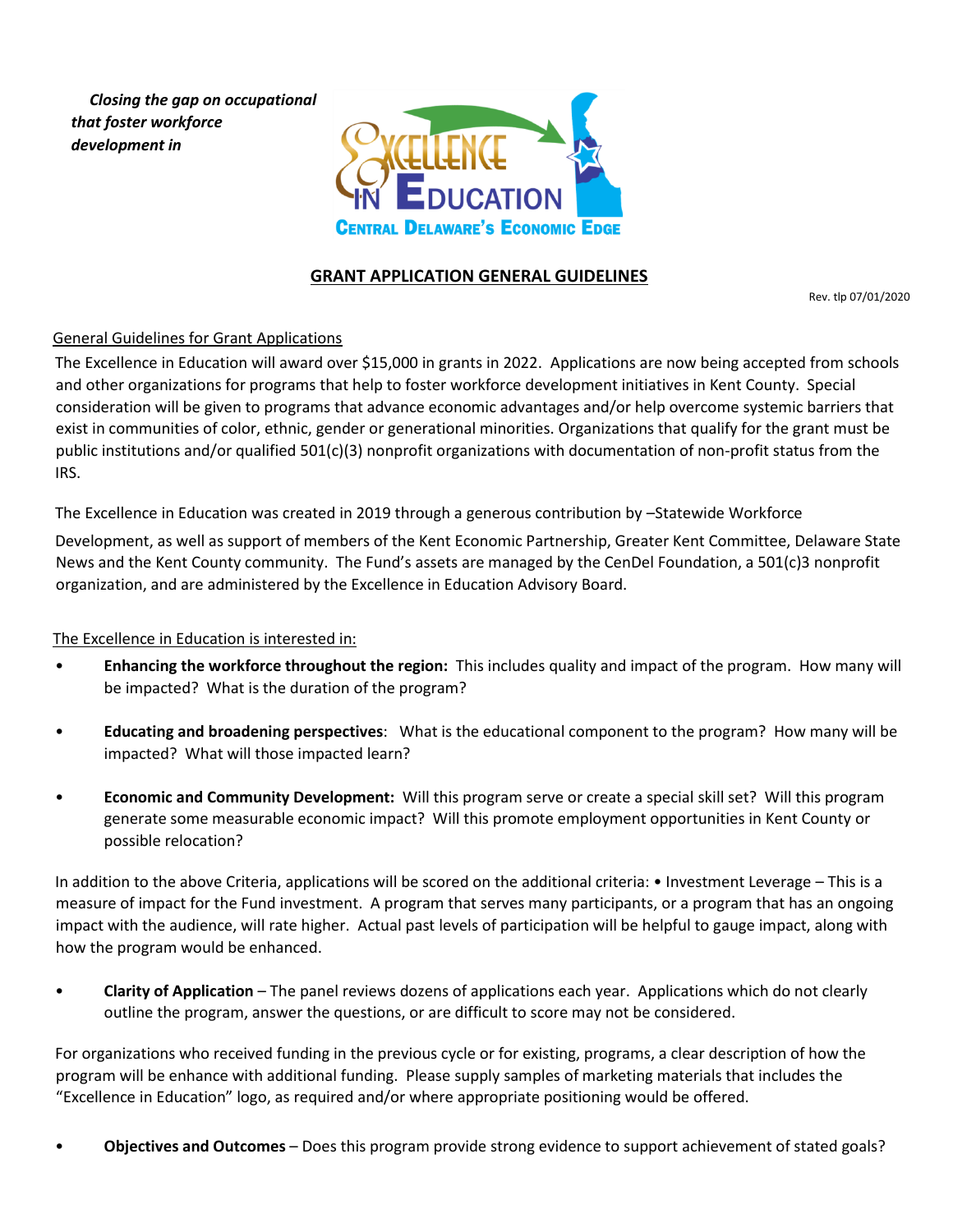Please provide data or additional information to support your statement.



**Applications must be postmarked by June 30, 2022 and mailed to: Excellence in Education-- c/o CenDel Foundation-101 W. Loockerman Street, Suite 1C, Dover, DE 19904** 

#### **GRANT APPLICATION GENERAL GUIDELINES** Rev. tlp 07/01/2020

#### What is Supported

The Excellence in Education supports organizations and programs that help foster workforce development in Kent County. We are especially interested in initiatives which:

- **Ready to work programs, apprenticeships, certification programs – such as soft skills training, etc.**
- Special consideration will be given to programs that help close occupational shortages as identified by the Rockport Study.
	- Health technologies, technicians
	- Construction, Maintenance, Mechanical Occupations
	- Material Moving Occupations
	- Transportation Occupations
	- Warehouse & Logistics
	- Education
	- Computer and Mathematical Occupations
	- Business and Financial Operations Occupations
	- Life, Physical and Social Science Occupations
	- Healthcare Support Occupations
	- Architecture and Engineering Occupations
	- Management Occupations
	- Sales and Related Occupations
	- Building and Grounds Cleaning & Maintenance Occupations

#### What is not Supported

The Excellence in Education generally does not make grants for the following:

- Bricks and mortar
- General operating expenses &/or administrative services Lobbying or any other activity of a political nature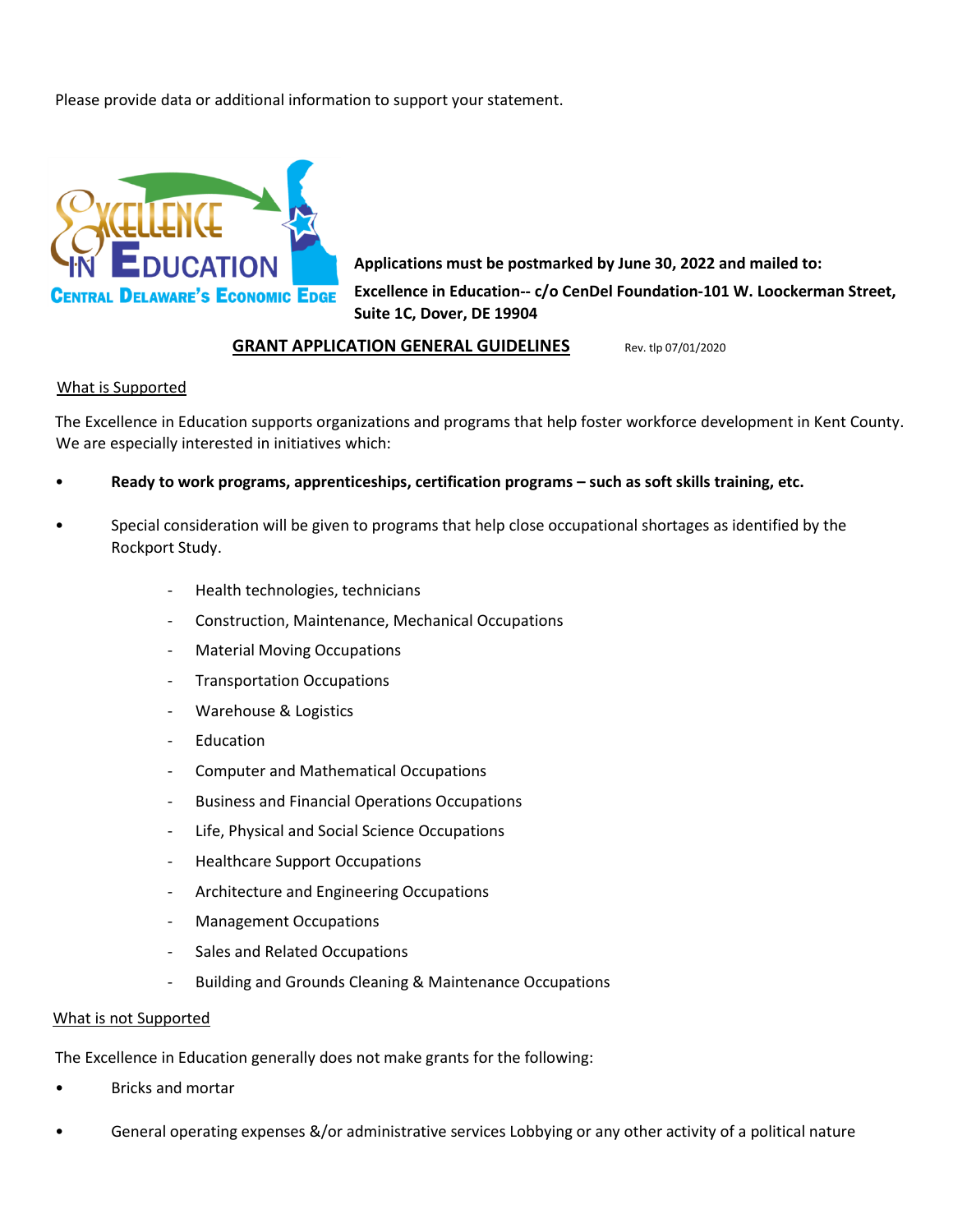

- Endowment or debt reduction
- **Fundraising**

### **GRANT APPLICATION GENERAL GUIDELINES** Rev. tlp 07/01/2020

#### Grant Making Policy

The Excellence in Education Advisory Board oversees all grant making for charitable purposes to public institutions and nonprofit organizations having a 501(c)(3) or fiduciary responsibility with a 501(c)3 non-profit organization. Agencies must serve residents without discrimination based on race, religion, gender, age or national origin.

#### Annual Grant Cycles

The Excellence in Education Fund conducts one annual grant making cycle in April. Only under rare circumstances would a grant be made outside of this cycle.

#### The Review Process

Once an application is received, it is reviewed for its conformity to the guidelines. Qualified proposals are then presented to the Advisory Board for consideration. Initial acceptance of grant applications does not guarantee funding. Organizations with accepted proposals may be contacted to schedule a site visit with a member of the Advisory Board and/or staff.

If You Receive an Excellence in Education Grant the fund's success is your success! With this in mind, grant recipients are expected to include Excellence in Education logo in all public material and brochures created pertaining to the grant awarded. The Excellence in Education logo will be provided upon request. Grantees are encouraged to distribute a news release announcing the grant and describing the project or program to be carried forth with Excellence in Education funding.

Organizations applying for grants from Excellence in Education must complete the information requested. Your brief replies to the questions contained within will provide concise, standardized information from which to make comparisons of organizations and programs.

Please be concise and answer all questions. Application should not be more than three pages (no smaller than 10 point font).

Questions need not be completed in this form, but a separate form may be used.

Thank you for your interest in the Excellence in Education (EiE). Inaugural grants will be award 2022 to Public Institutions &/or qualified 501 (c) (3) nonprofit organizations. Applications are now being accepted for 2022.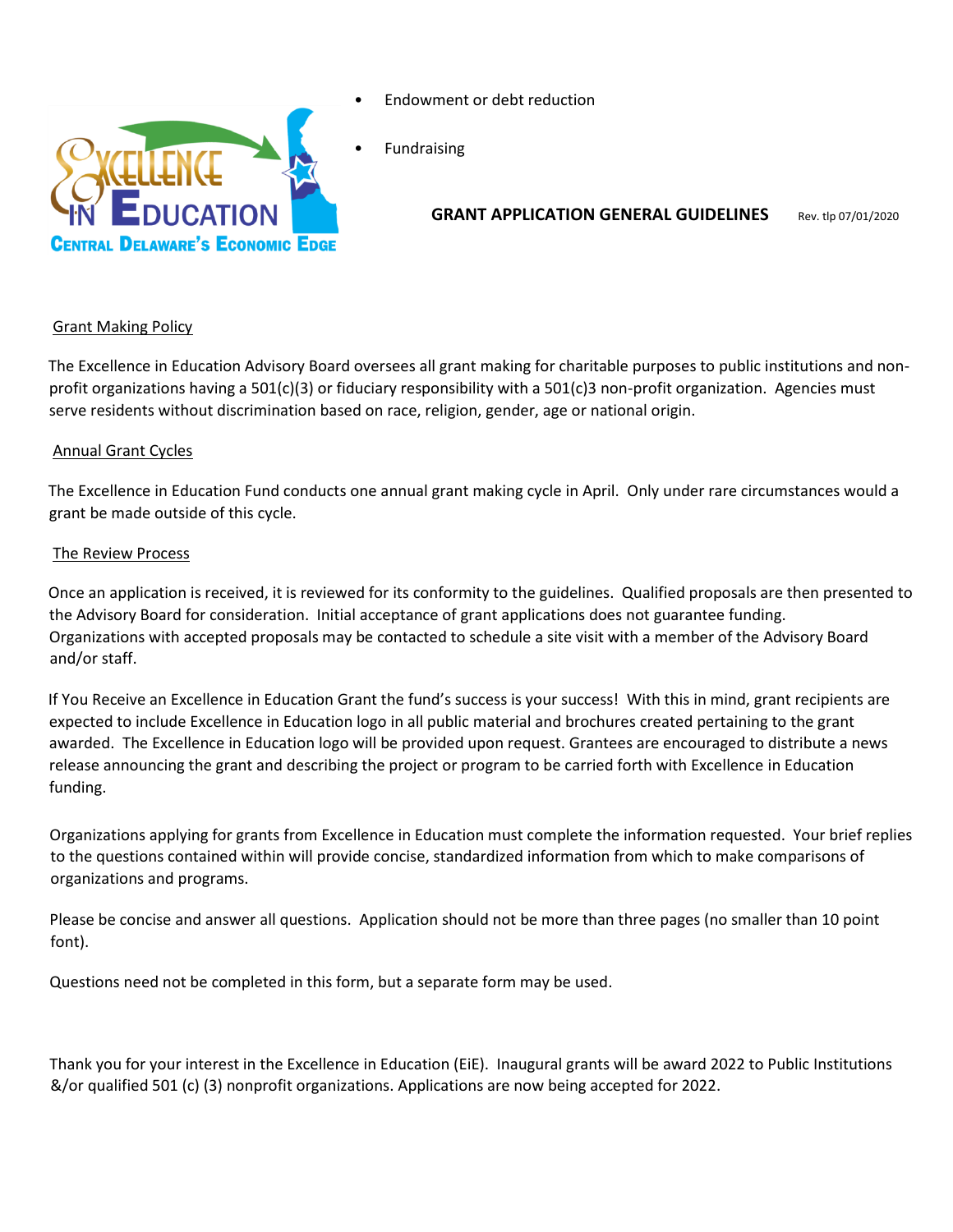

# **Deadline: Thursday, June 30, 2022**

*Applications must be postmarked or delivered by 4pm Thursday, June 30, 2022*

# **2022 Grant Application Form -** title of grant being applied for

*Organization Information*:

|                                                                                   |  | <b>Brief</b> |
|-----------------------------------------------------------------------------------|--|--------------|
| one sentence summary of the project:                                              |  |              |
|                                                                                   |  |              |
|                                                                                   |  |              |
|                                                                                   |  |              |
| ,我们也不能在这里的,我们也不能在这里的人,我们也不能在这里的人,我们也不能在这里的人,我们也不能在这里的人,我们也不能在这里的人,我们也不能在这里的人,我们也不 |  |              |
| Total Program Budget: _________________ Amount Requested: _____________           |  |              |

1. Describe the program with the goals and objectives, and an implementation timetable - is this a new or existing program?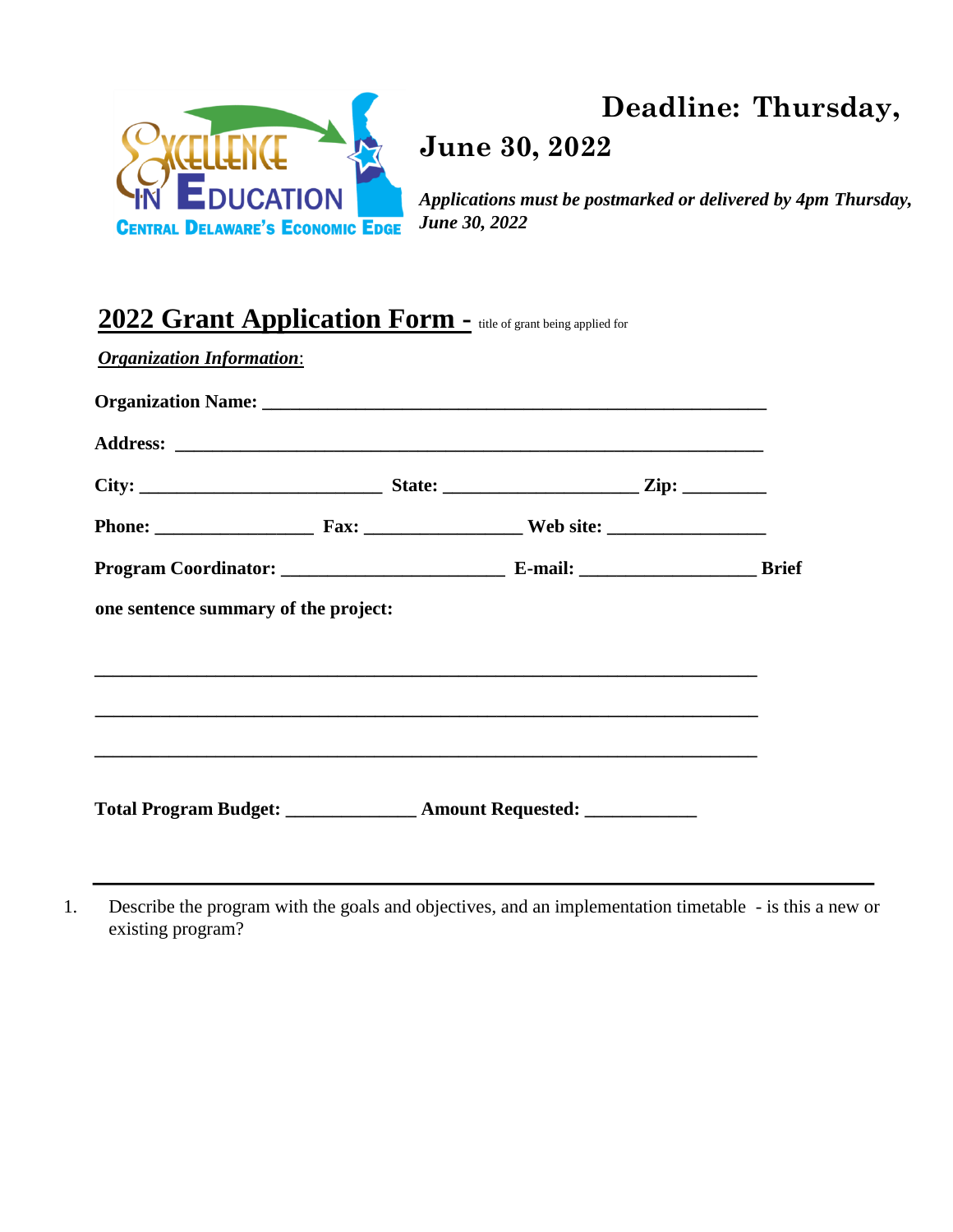2. Define the people who will be served, including the expected number of participants Special consideration will be given to programs that advance economic opportunities and/or help overcome systemic barriers that exist in communities of color, ethnic, gender or generational minorities

3.

*Expenses of the program.* Budget should clearly indicate how the grant is necessary for the program**. Please include a clear budget outlining the projected income and expenses of the project**. Also, provide any additional funding that is supporting this program.

Provide a fill in the blank form: expense: amount, timeline, purpose/rationale; etc?

4. Statement on how the program meets the goal of the fund: to strengthen workforce development, educate our youth on career opportunities and contribute to economic and community development in Kent County. See Statement for clarification of these criteria.

5. What is the expected starting date and completion date of the program? (Please note that programs completed before the grant is awarded are ineligible for funding; **Grants will be awarded at the Annual Excellence in Education Dinner on Wednesday, November 9, 2022).**

<sup>6.</sup> If appropriate describe the marketing, promotions, advertising,  $\&$ /or outreach plan for the project. If your organization received funding in the previous grant cycle, please include samples of marketing material used that includes the Excellence in Education logo where appropriate articulate the partnership that have been established or will be established in connection with this program.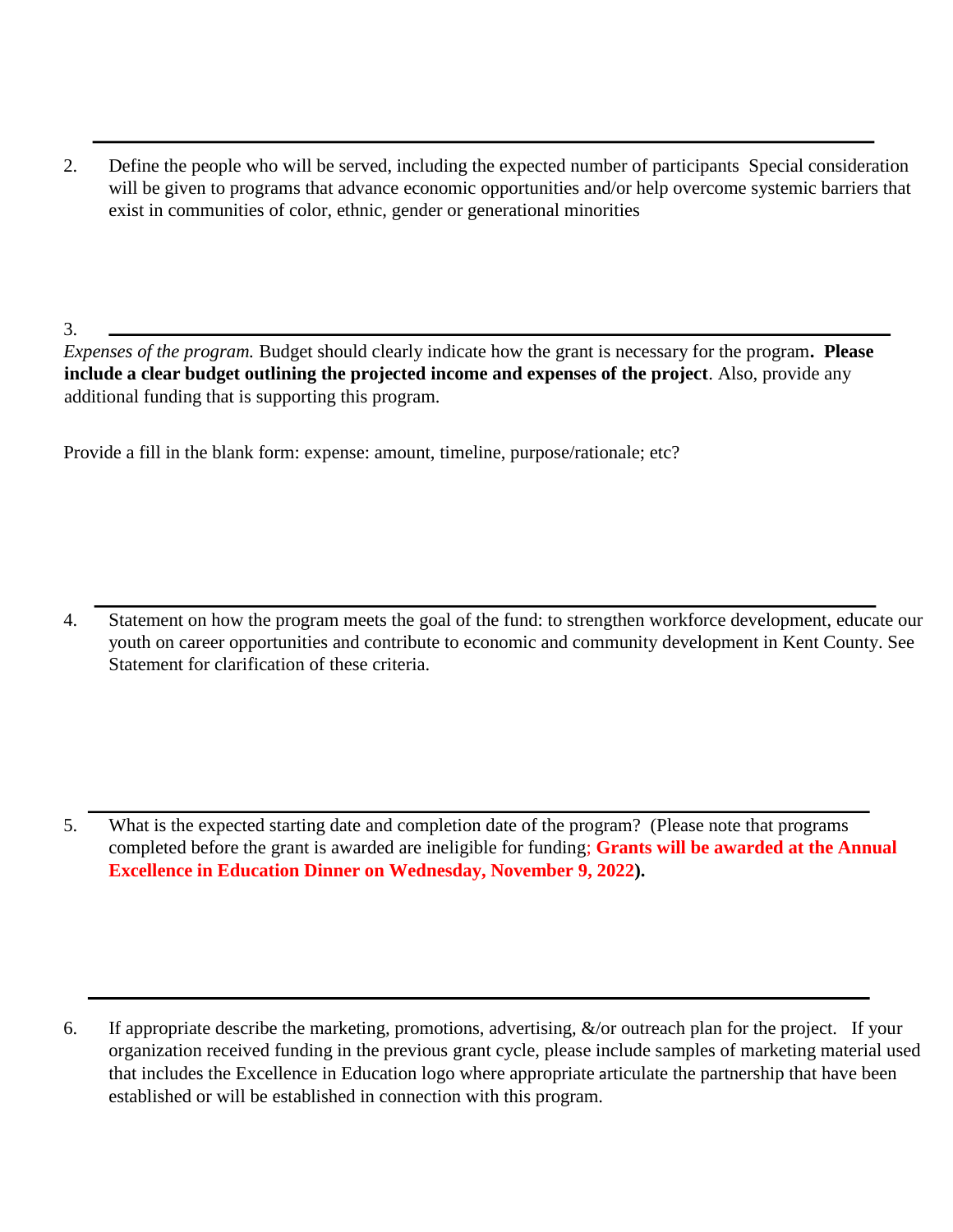7. Please provide other pertinent information in support of your grant.

8. Special consideration will be given to applications that demonstrate collaboration with other organizations.

## **Required Attachments**

- $\checkmark$  One (1) copy of the completed grant application, and program budget attachment
- $\checkmark$  For Qualified 501 (c) (3)
	- One (1) copy of the 501 (c) (3) determination letter or equivalent documentation of non-profit status from the IRS
	- One (1) copy of the organization's Board of Directors
	- Optional supporting material

# **Signatures:**

Program Coordinator: \_\_\_\_\_\_\_\_\_\_\_\_\_\_\_\_\_\_\_\_\_\_\_\_\_\_\_\_\_\_\_\_\_\_\_\_\_\_\_\_\_\_\_\_\_\_\_/Date: \_\_\_\_\_\_\_\_

Supervisor: Date:

Superintendent &/or Campus Director \_\_\_\_\_\_\_\_\_\_\_\_\_\_\_\_\_\_\_\_\_\_\_\_\_\_\_\_\_\_\_\_\_\_/Date: \_\_\_\_\_\_\_

**Completed Grant Applications must be sent to:**

**(FAXES WILL NOT BE ACCEPTED)** 

**Excellence in Education c/o CenDel Foundation 101 W. Loockerman St, Suite 1C**